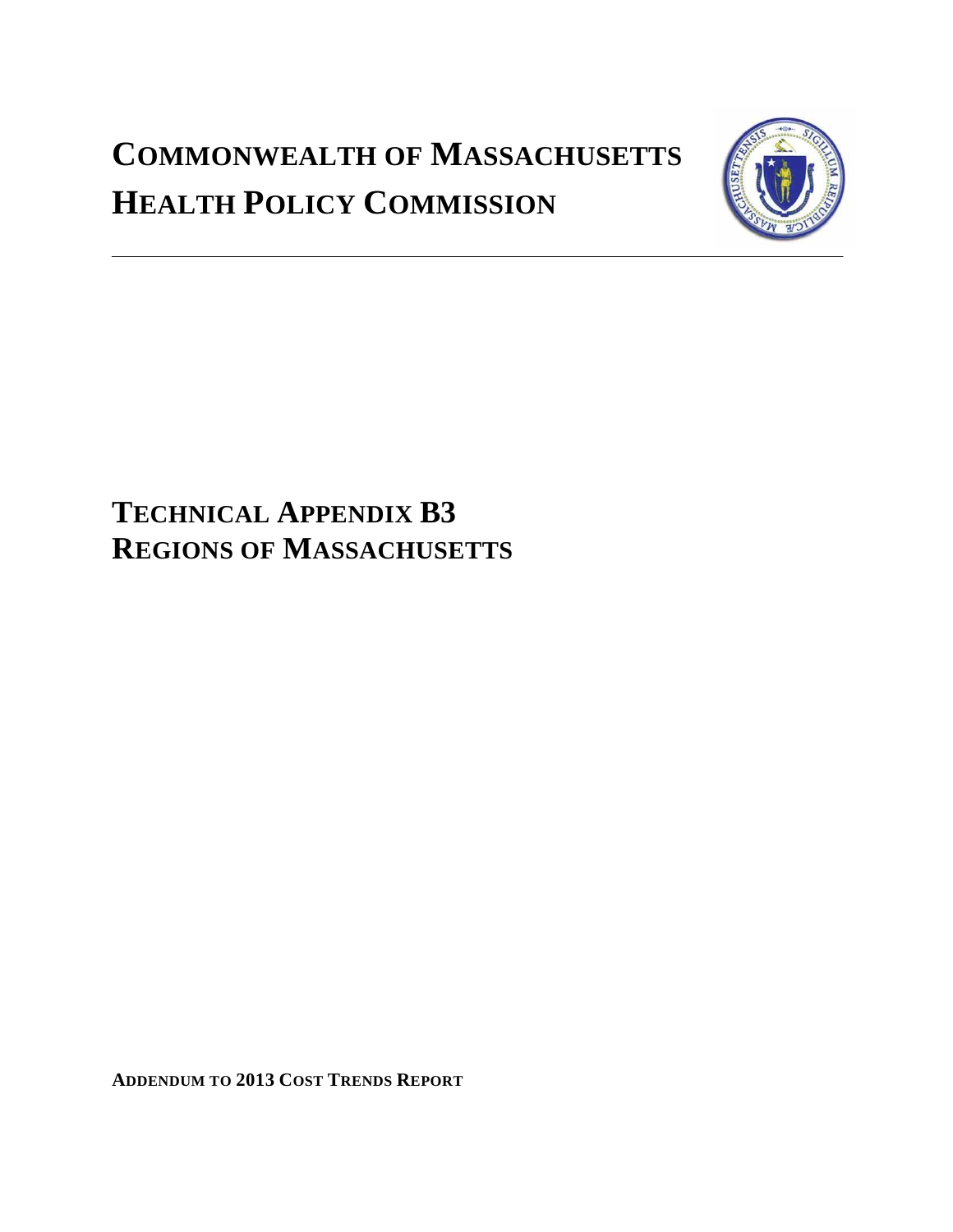## **Table of Contents**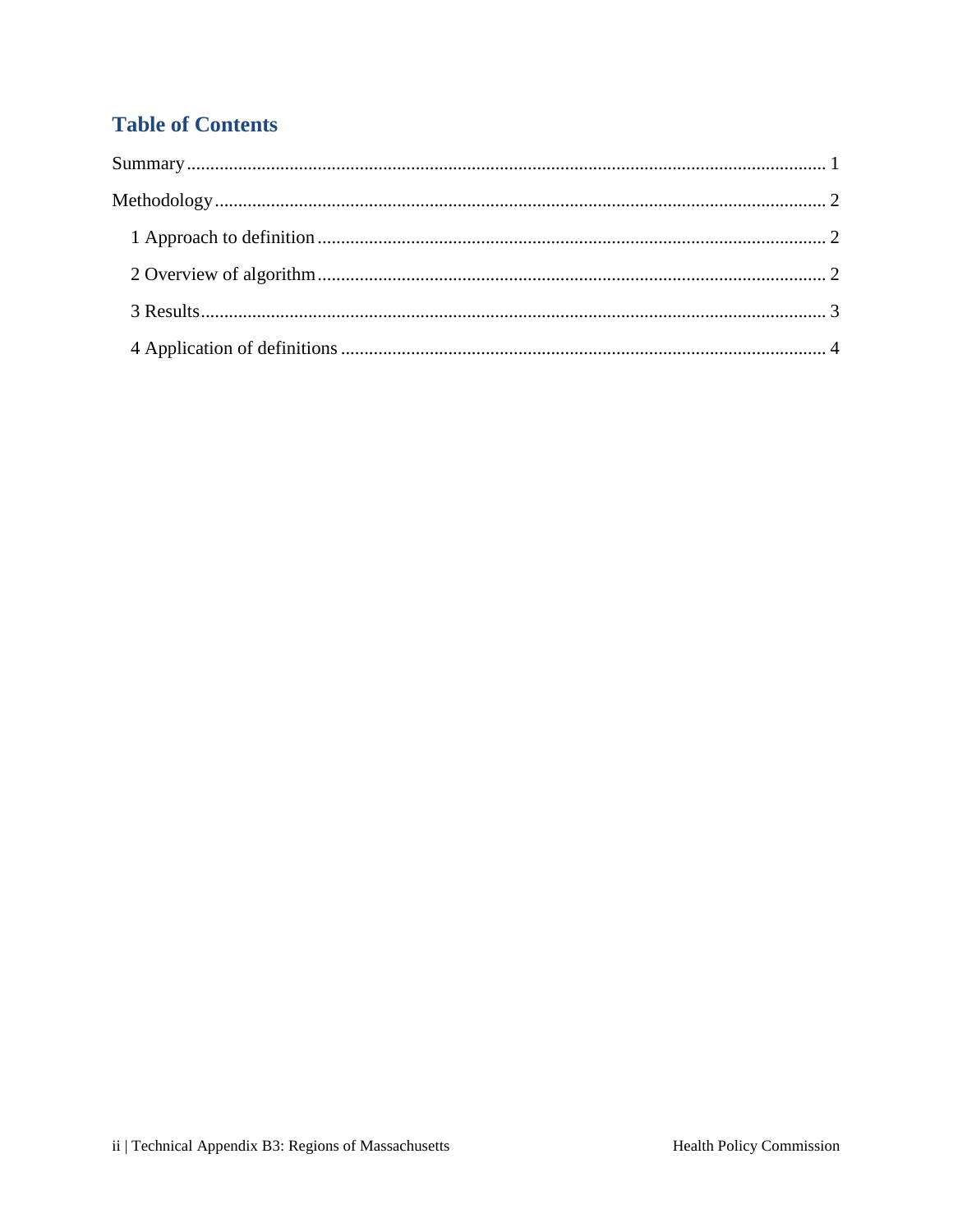## <span id="page-2-0"></span>**Summary**

The Commission has defined a set of 15 geographic regions for use in cost trends analysis.<sup>1</sup> These regions are used for analyses for which it is useful to explore geographic variation within Massachusetts (e.g. prevalence of chronic disease, concentration of high-cost patients). Definitions are based on zip codes and are expected to be changed infrequently, to allow measurement of trend over time.

 $\overline{a}$ 

<sup>&</sup>lt;sup>i</sup> These regions were established to provide an intermediate region set allowing for a level of detail in between the Dartmouth Atlas's 3 Hospital Referral Regions (HRRs) and 66 Hospital Service Areas (HSAs) in Massachusetts.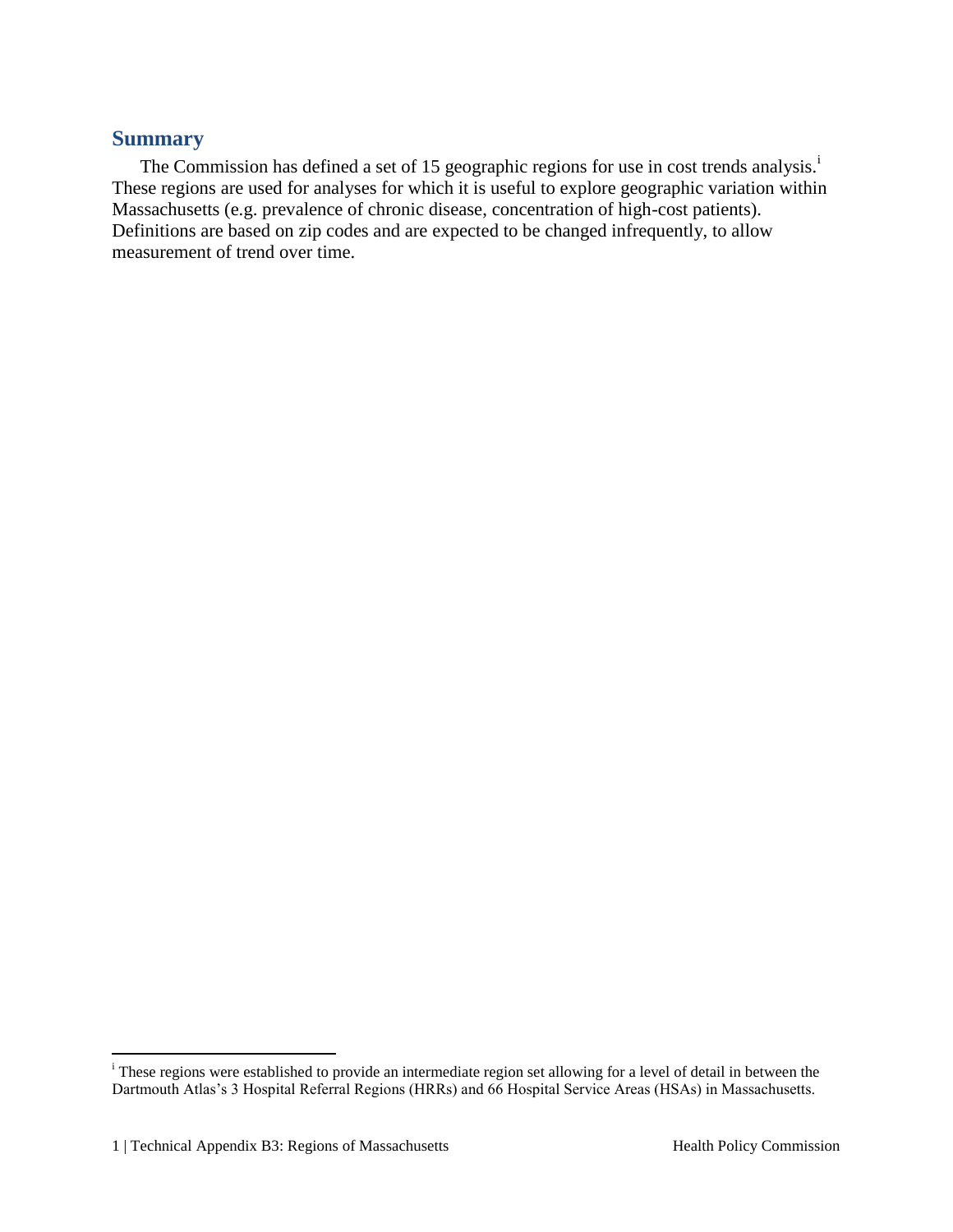## <span id="page-3-0"></span>**Methodology**

## <span id="page-3-1"></span>**1 Approach to definition**

Hospital Service Areas (HSAs) defined by the Dartmouth Atlas were rolled up into 15 regions based on patterns of patient travel for inpatient care. HSAs are a commonly used national region definition and were themselves defined by the Dartmouth Atlas based on aggregations of zip codes.<sup>ii</sup> We used the 2011 MHDC inpatient discharge database and excluded the top quartile of DRGs by CMS case weight from analysis.  $\overline{u}$ 

Our algorithm, described below, sequentially merged small regions into larger neighboring regions based on where residents of those regions traveled for inpatient care.

#### <span id="page-3-2"></span>**2 Overview of algorithm**

- 1. Initial regions were defined as the set of Dartmouth Atlas Hospital Service Areas (HSAs), including all Massachusetts HSAs and the portions of two Rhode Island HSAs that are contained within Massachusetts boundaries.
- 2. Each region that did not have a hospital was merged into the neighboring region to which its residents sent the plurality of their inpatient volume.
- 3.

 $\overline{a}$ 

- 4. Regions were placed through rounds of merges until the number of regions was stable (i.e., no more merges happened given the constraints described). In each round:
	- a. Each region was allowed to participate in at most one merge per round.
	- b. Regions were sorted by number of discharges received by hospitals located in the region.
	- c. Subject to several balancing constraints (described below), merges were considered for each region, beginning with the largest and proceeding in order of decreasing size. Merges used the following logic:
		- i. For each considered region, the neighboring smaller region whose residents send the greatest number of discharges to the considered region was identified.
		- ii. If the neighboring smaller region sent a meaningful proportion of its volume to this larger considered region, the regions were merged.<sup>iv</sup> If not, the next neighboring region was analyzed.
		- iii. If no neighboring region sent a meaningful proportion of its volume to the larger region, no merge was performed.

*Balancing constraints:* Three constraints were imposed to balance region sizes

Regions were limited to a certain proportion of total inpatient volume in the state<sup> $\theta$ </sup>

ii For more information, see the Dartmouth Atlas of Health Care:<http://www.dartmouthatlas.org/data/region/> iii We excluded DRGs that were in the top 25 percent of DRGs ranked by case-weight, to limit the effect of high-

complexity cases in determining patient traffic

iv At least ten percent of its volume.

<sup>&</sup>lt;sup>v</sup> No more than 36 percent. Since Boston starts with  $\sim$  28 percent of discharges, this threshold was set to allow the region containing Boston to include surrounding HSAs that send much of their volume to Boston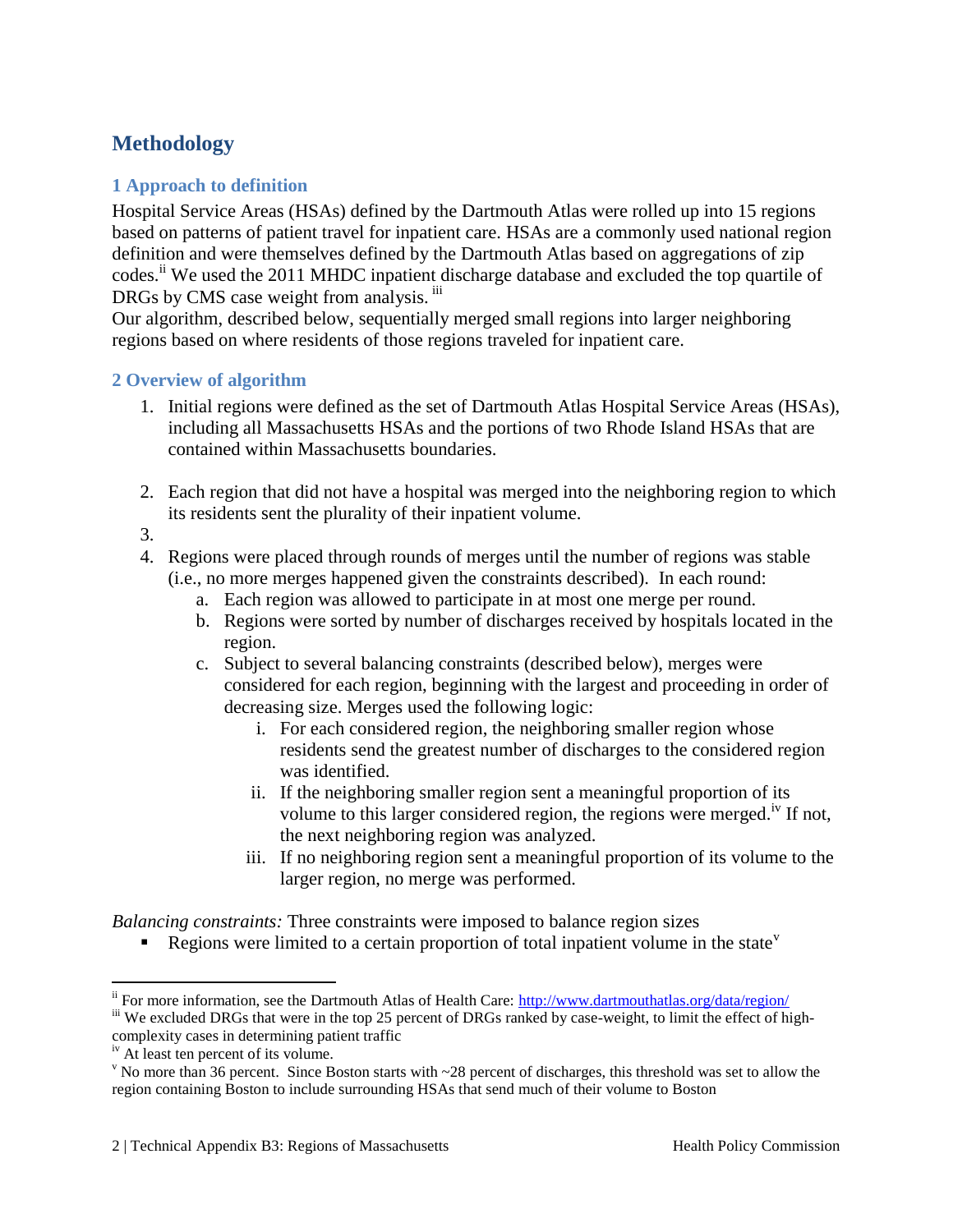- Once regions reached a certain total population, they no longer participated in merges as 'smaller' regions.<sup>vi</sup>
- Each region was allowed to participate in at most one merge per round

*Adjustment for islands*: The region set generated by this approach results in separate regions for two island areas, Nantucket and Oak Bluffs, since neither sends a significant proportion of its inpatient volume to neighboring regions. We made manual adjustment to the algorithmically generated regions to combine the islands with the Cape into a single region.

### <span id="page-4-0"></span>**3 Results**

<span id="page-4-1"></span> $\overline{a}$ 

15 regions were generated:

| <b>Region ID</b>          | <b>Region name</b>           | Population (000s) | <b>Hospitals</b> |
|---------------------------|------------------------------|-------------------|------------------|
| A                         | <b>Berkshires</b>            | 133               | 3                |
|                           | Pioneer Valley /             |                   |                  |
| B                         | Franklin                     | 685               | 9                |
| $\overline{C}$            | <b>Central Massachusetts</b> | 745               | 8                |
|                           | West Merrimack /             |                   |                  |
| D                         | Middlesex                    | 674               | 6                |
| E                         | <b>East Merrimack</b>        | 259               | 3                |
| $\boldsymbol{\mathrm{F}}$ | <b>Upper North Shore</b>     | 65                | $\overline{2}$   |
| G                         | Metro West                   | 328               | $\overline{4}$   |
| $H_{\rm}$                 | Metro Boston                 | 1,524             | 22               |
|                           | <b>Lower North Shore</b>     | 390               | 4                |
| J                         | Norwood / Attleboro          | 323               | 3                |
| K                         | Metro South                  | 402               | 3                |
| L                         | South Shore                  | 402               | 3                |
| M                         | <b>Fall River</b>            | 143               | $\overline{2}$   |
| $\mathbf N$               | New Bedford                  | 196               | $\overline{2}$   |
| O                         | Cape and Islands             | 244               | 4                |

 $v<sup>i</sup>$  Regions above 300,000 people in population (based on 2011 ACS 3-year estimate). Note that some of the final regions had populations below 300,000; these regions were limited by a different merging constraint.